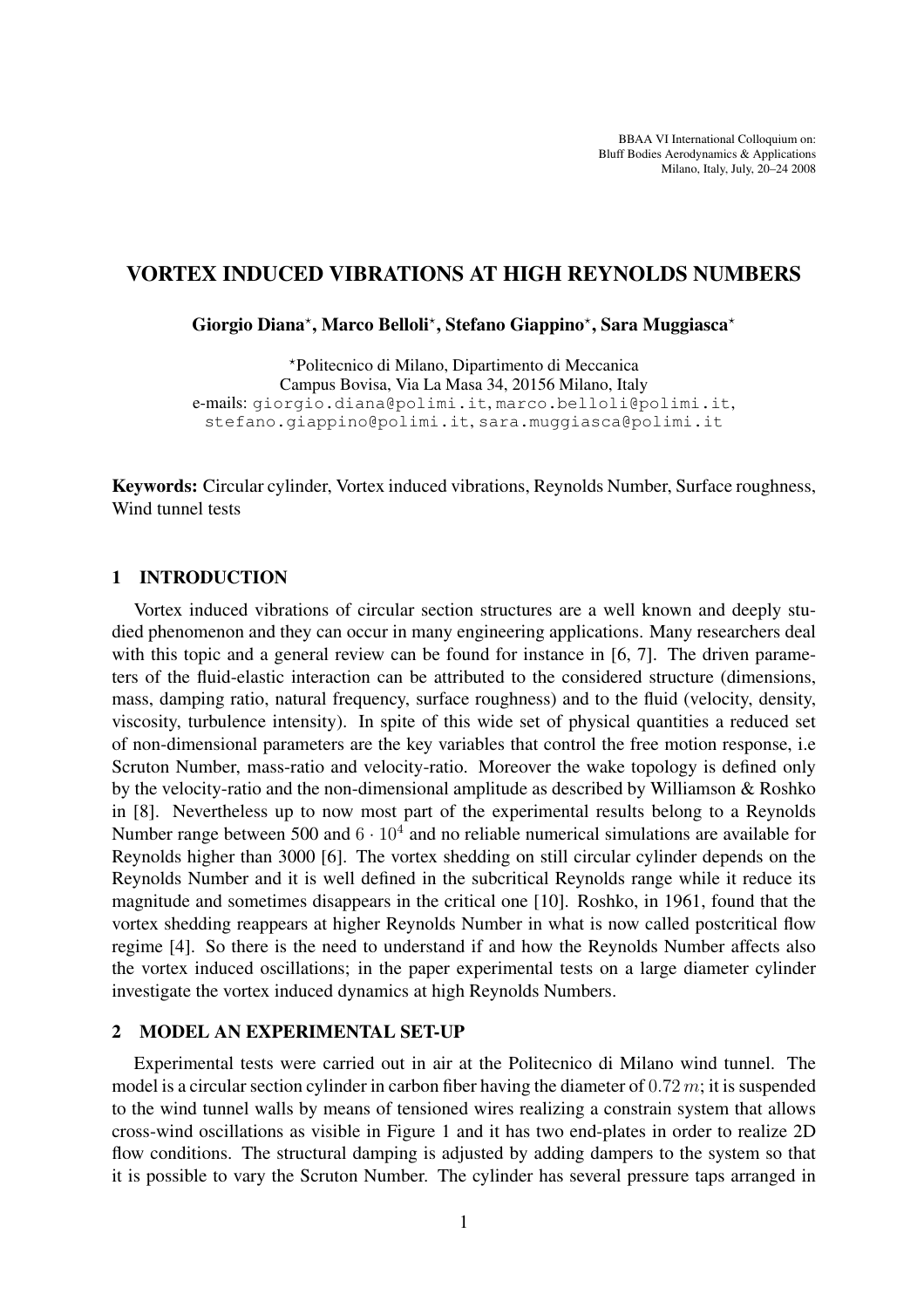different rings connected to high sample-rate pressure scanners that allows the measurement of the aerodynamic force in terms of mean and fluctuating value. Accelerometers are placed on the model to evaluate the displacement in vertical direction.

In order to increase the effective Reynolds Number the model surface roughness is increased adding a nylon-net. A preliminary campaign on still cylinder was carried out to check the blockage effects and to measure the drag coefficient and the Strouhal Number to state that postcritical flow conditions are reached as described in [1]. As well known in fact, surface roughness addiction shifts the drag crisis to a lower Reynolds Number, permitting to reach high effective *Re* without increasing wind velocity.



Figure 1: Cylinder model suspended by cables (a) with added surface roughness (b)

## 3 TEST RESULTS

Two different kind of tests were performed: progressive regimes and build-up. During progressive regime tests, steady state model response has been studied for different incoming flow velocity: each regime condition was reached starting from the previous one increasing or decreasing the wind speed. Figure 2 shows the main results of these tests: in Figure 2a there is the normalized oscillation amplitude obtained increasing (Up) and decreasing (Down) the incoming wind speed. The maximum displacement  $z/D = 0.22$  was controlled by an high value of the Scruton Number ( $Sc \approx 2$ ). It was not possible to reach larger amplitudes to avoid large stresses on the constrain structure. Figure 2b and Figure 2d describe the characteristics of the fluctuating lift force in terms of magnitude and relative phase with respect to the displacement. It is possible to note two different behaviors: for  $V/V_{St}$  < 1 the high value of the lift force is related with small phase value, while for  $V/V_{St} > 1$  the lift force reduces its magnitude but the phase is very effective, close to 90 deg. This behavior is the same as described in literature by Khalak and Williamson for the response branches initial and lower [3]. Moreover it is visible an hysteresis due to the increasing or decreasing wind speed.

An example of build-up test is visible in Figure 3 that shows the lift force, the oscillation amplitude and the relative phase during the build-up transient. The velocity ratio  $V/V<sub>S</sub>t = 0.98$ corresponds to initial branch in progressive regime tests. It is possible to see the variation of the aerodynamic force during the transient, in particular the lift force and the oscillation amplitude grow almost simultaneously and the phase shifts from values of about 90  $\deg$  to values close to  $0 \text{ deg.}$  Build-up tests are very helpful because they permit to define the characteristics of the aerodynamic forces for all the combinations of  $z/D$  and  $V/V_{St}$  where the cylinder experience free motion.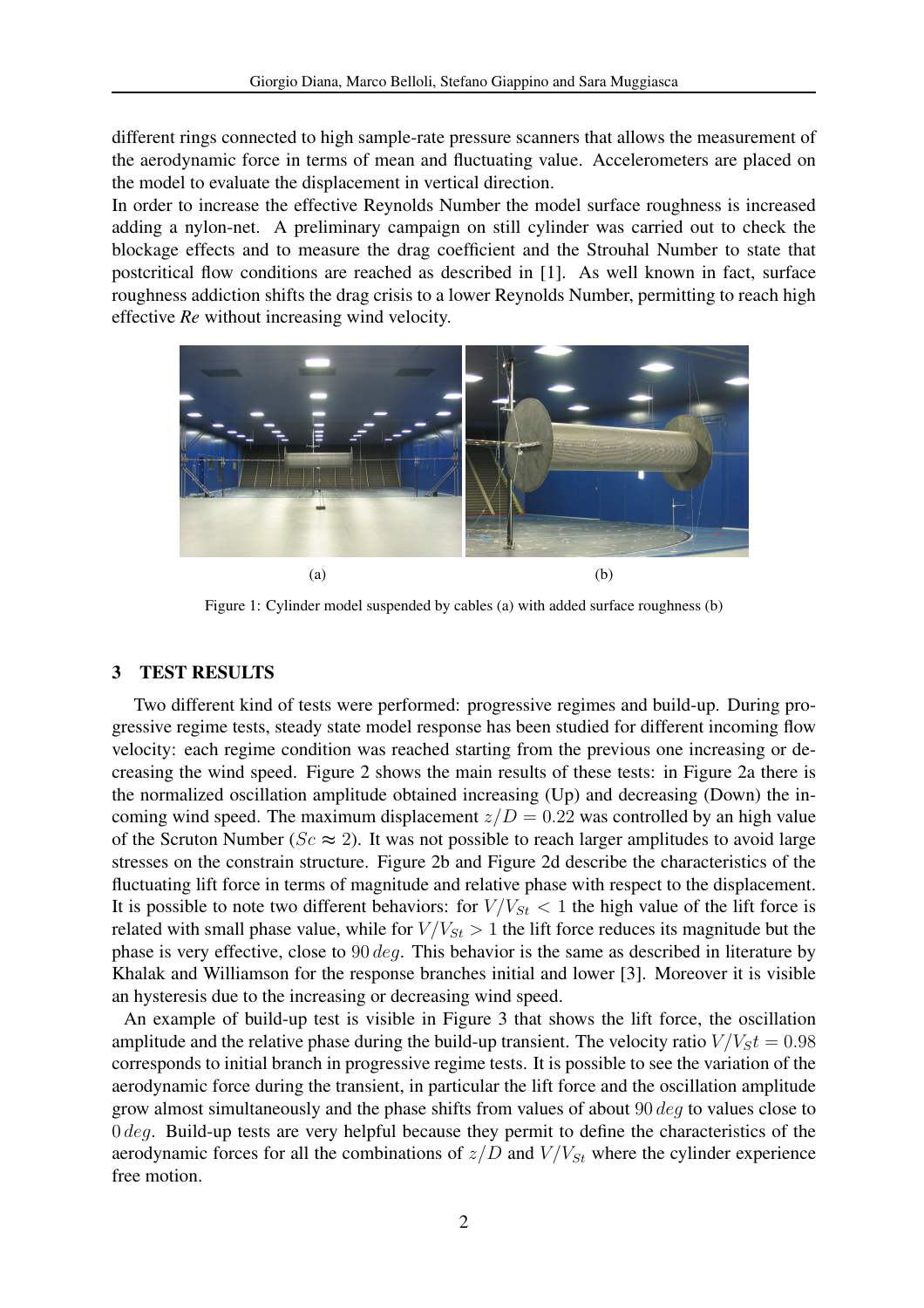

Figure 2: Progressive regime test results: non-dimensional amplitude as a function of the normalized velocity  $V/V_{St}$  (a), lift force magnitude and phase (b and d), frequency ratio (c). The data are obtained by increasing the wind velocity "Up" and decreasing "Down"

The test set-up allows the simultaneous measurement of the aerodynamic force and displace-



Figure 3: Build-up test results: non-dimensional amplitude and lift magnitude -divided by 10- (a) and phase between lift force and displacement (b). Data at  $V/V_{St} = 0.98$ 

ment of the body giving the possibility to define the power input by the flow into the mechanical system. Figure 4 reports the envelope of the maximum power input compared with previous data in subcritical Reynolds Number flow regime [2, 9].

### 4 CONCLUSIONS

The described wind tunnel tests on a large diameter cylinder allowed the authors to investigate vortex induced vibrations at high Reynolds Number. In particular increasing the surface roughness it has been possible to simulate postcritical flow conditions. The results show the same response branches that are deeply described in literature for low Reynolds Number flows, highlighting that vortex induced phenomena are very similar in the different Reynolds conditions. In particular the specific power input curve shows good agreement among the different